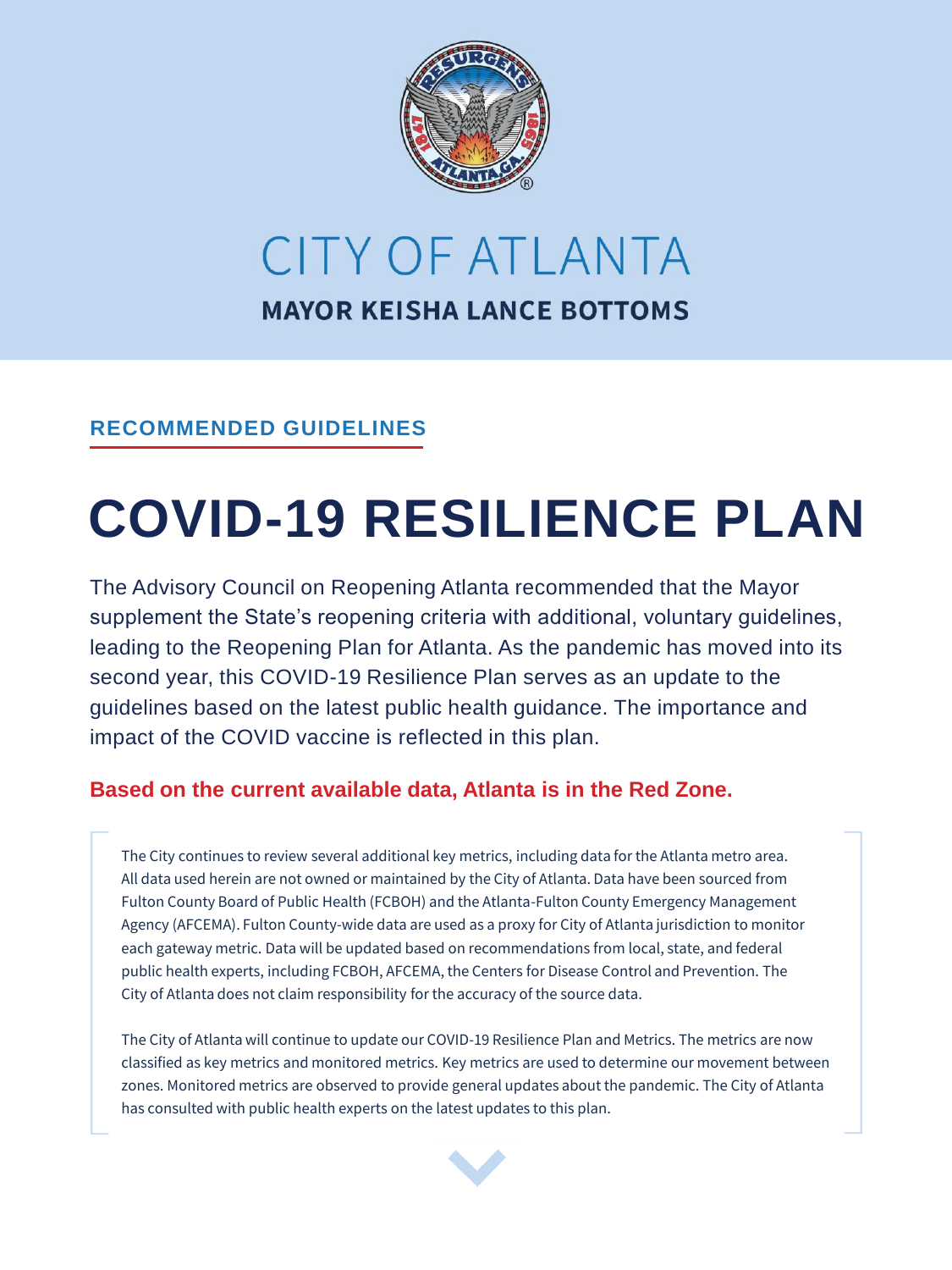# **ZONE OVERVIEW:**

## **RED ZONE**

- Cases average above 250
- Hospitalizations average above 350
- Diagnostic test positivity above 10%

## **YELLOW ZONE**

- Cases average between 75-249
	- Hospitalizations average between 201-349
	- Diagnostic test positivity between 5.1-10%

## **GREEN ZONE**

- Cases average between 20-75
	- Hospitalizations average between 50-200
	- Diagnostic test positivity between 1-5%

## **BLUE ZONE**

- Cases average below 20
- Hospitalizations average below 50
	- Diagnostic test positivity below 1%

The City will monitor the data for potential spikes and consult with public health professionals to determine the need to adjust any metrics, targets, or zones. Movement between zones will be based upon reaching and sustaining the threshold levels for the relevant zone.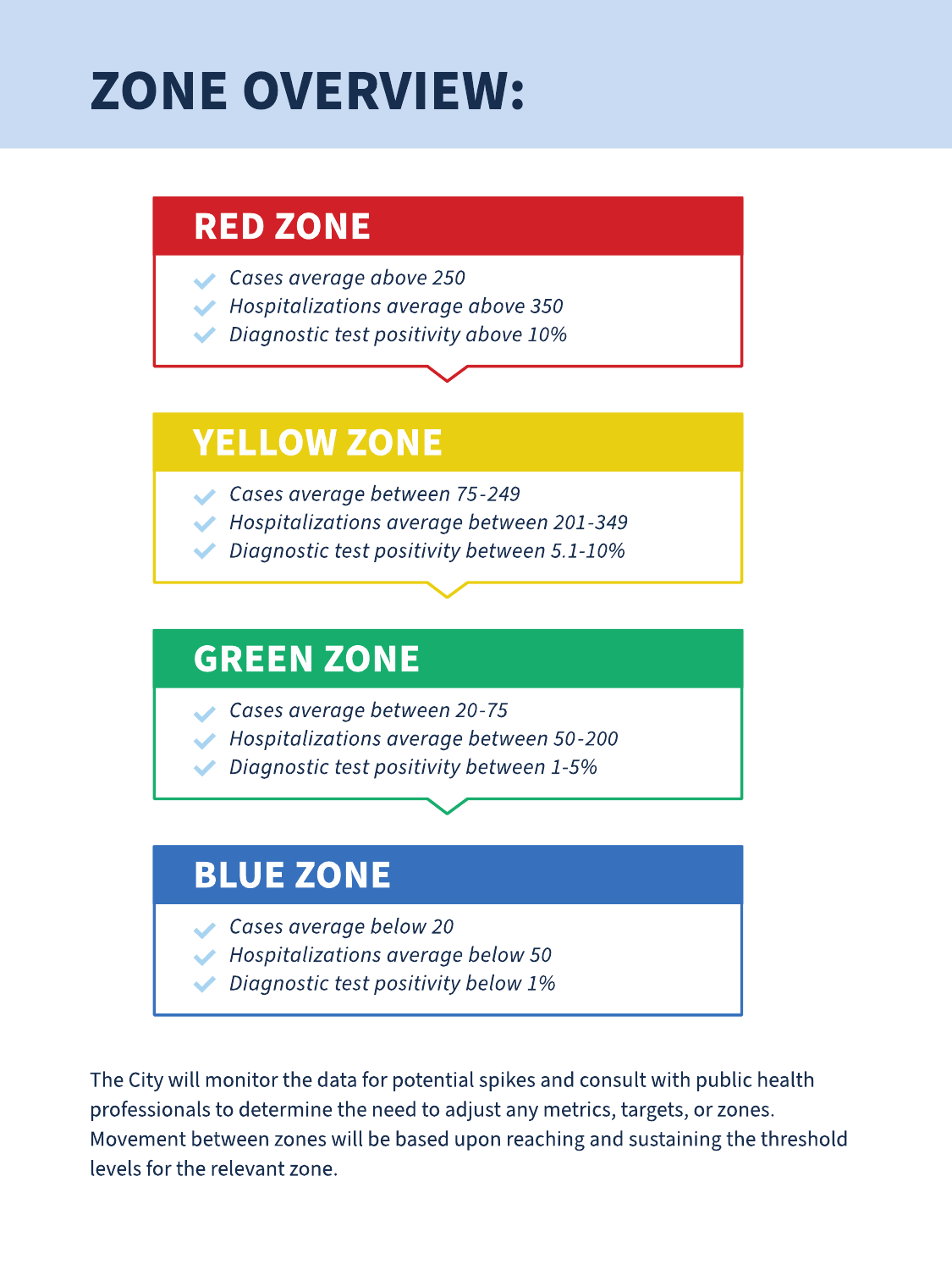### **KEY METRICS: METRICS USED TO DETERMINE MOVEMENT THROUGH ZONES**

#### **Vaccination Tracking Indicators are Monitored Daily**

**Percentage of Population Fully Vaccinated** 

#### **Disease Spread Indicators Are Monitored Over 10 Days**

**New COVID Cases Red Zone:** Cases average above 250 **Yellow Zone: Cases average between 75-249 Green Zone: Cases average between 20-75 Blue Zone: Cases average below 20** 

#### **COVID Hospitalizations**

**Red Zone: Hospitalizations average above 350 Yellow Zone: Hospitalizations average between 201-349 Green Zone: Hospitalizations average between 50-200 Blue Zone: Hospitalizations average below 50** 

#### **Percent of Positive COVID Tests**

Red Zone: Diagnostic test positivity above 10% **Yellow Zone: Diagnostic test positivity between 5.1-10% Green Zone: Diagnostic test positivity between 1-5% Blue Zone: Diagnostic test positivity below 1%** 

#### **METRICS MONITORED FOR GENERAL UPDATES ON THE PANDEMIC**

#### **Hospital Capacity Indicators are Monitored Daily**

Hospital Bed Availability Pre-COVID Average is 22.5% Hospital CCU Bed Availability Pre-COVID Average is 25%

#### **Testing Capacity Indicators are Monitored Daily**

County standards: > 2,857 tests per day